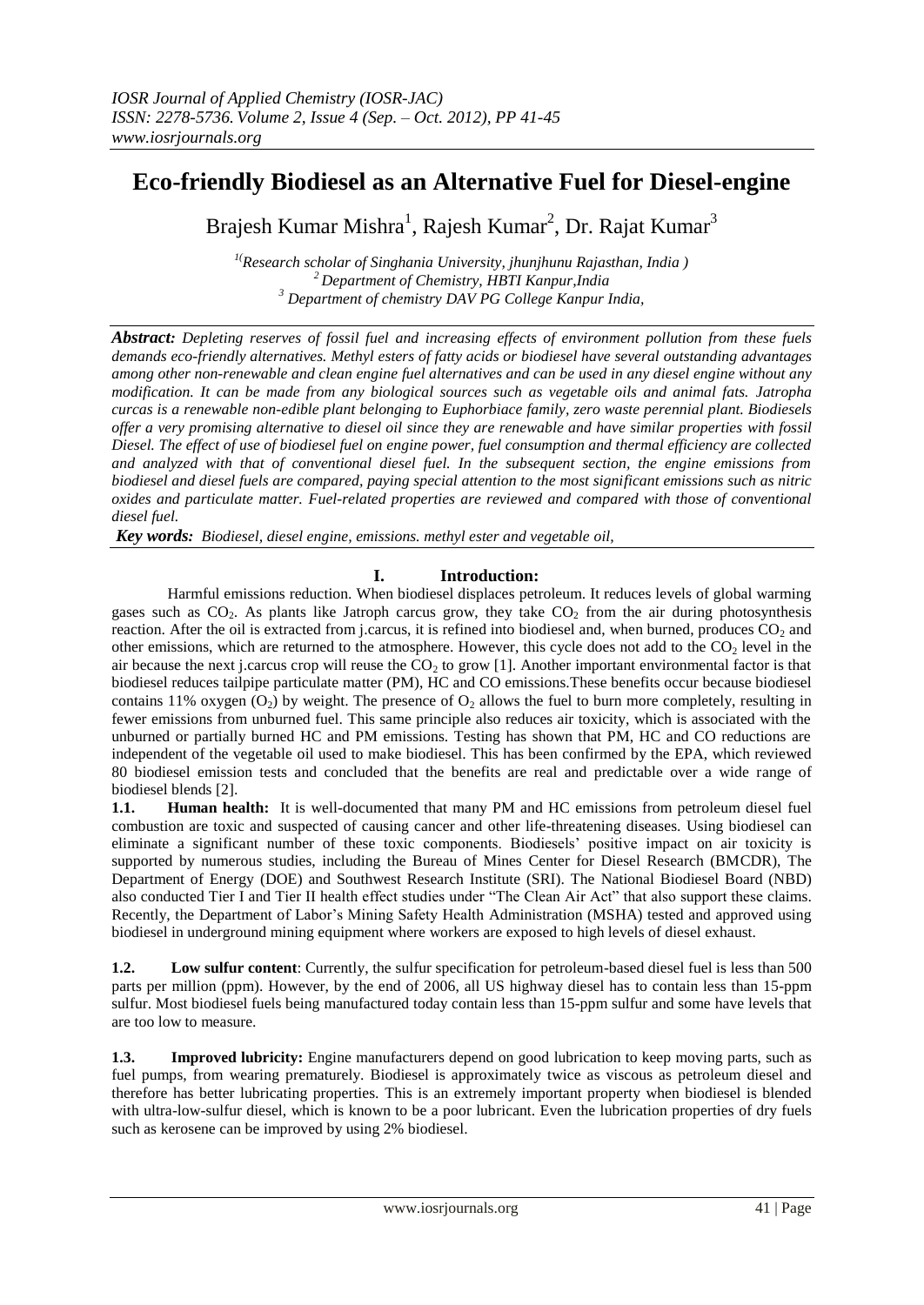# **II. Material and Method:**

 Vegetable oils are chemically complex esters of fatty acids. These are the fats naturally present in oil seeds, and known as triglycerides of fatty acids. The molecular weight of these triglycerides would be of order of 800 kg/m<sup>3</sup>or more. Because of their high molecular weights these fats have high viscosity causing major problems in their use as fuels in CI engines. These molecules have to be split into simpler molecules so that they have viscosity and other properties comparable to standard diesel oils. Modifying the vegetable oils (to make them lighter) can be achieved in many ways, including; Pyrolysis, Micro emulsification, Dilution and Transesterification. Among these, transesterification is the most commonly used commercial process to produce clean and environmentally friendly light vegetable oil fuel i.e. biodiesel.

# **2.1 Transesterification**

 The fatty acid triglycerides themselves are esters of fatty acids and the chemical splitting up of the heavy molecules, giving rise to simpler esters, is known as Transesterification. The triglycerides are reacted with a suitable alcohol (Methyl, Ethyl, or others) in the presence of a catalyst under a controlled temperature for a given length of time. The final products are Alkyl esters and Glycerin. The Alkyl esters, having favorable properties as fuels for use in CI engines, are the main product and the Glycerin, is a by-product. The chemical reaction of the triglyceride with Methyl alcohol is shown below. With higher alcohols the chemical equation would change correspondingly [3-4]



(Reaction 2)

Biodiesel (fatty acid methyl esters) production by: FFA esterification catalyzed by metallic Zn filings

(Reaction 1); triglycerides (TGs) transesterification catalyzed by NaOH (Reaction 2). Free fatty acid present in curcas oil firstly converted in methyl ester with methanol in the presence of Zn metal as a catalyst.

It can be seen from the above reaction that one mole of the heavy tri-glyceride and three moles of methyl alcohol yields one mole of Glycerol and three moles of lighter fatty methyl esters. Without the use of a catalyst the reactions would be very slow and also incomplete. A temperature of 60°C to 70°C would be needed for the reactions to become effective [5]. Also a vigorous agitation of the reactants would be needed and so a mechanized stirrer in the reaction vessel becomes necessary. Various catalysts can be used. The most common are the acid catalysts, like H2SO4 and the Alkalies, like NaOH or KOH. For trans-esterification any alcohol can be used. The most popular is Methyl Alcohol. Most of investigators and those who produce vegetable oil esters in bulk use only Methyl Alcohol.

**Effect of biodiesel on emissions:** Biodiesel mainly emits unburned hydrocarbons, carbon monoxide, oxides of nitrogen, sulphur oxides and particulates. A brief review has made of these pollutants emitted from biodieselfuelled engines.

**2.2. Unburned hydrocarbon (UBHC)**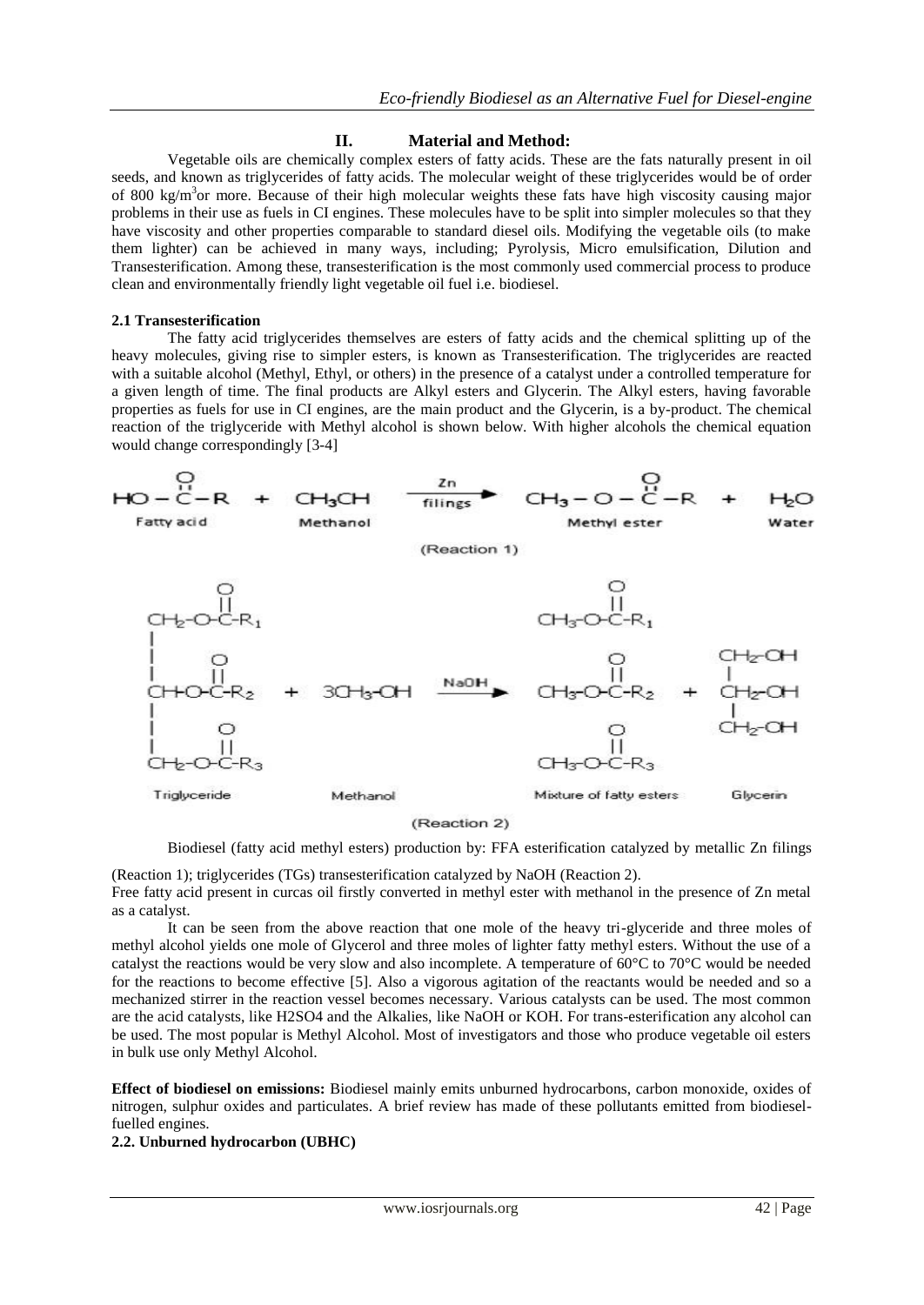Most researchers' results show a sharp decrease in unburned hydrocarbon emissions when substituting conventional diesel fuel with biodiesel fuels [6-8]. The US Environmental Protection Agency (EPA) review [9] shows a 70% mean reduction with pure biodiesel with respect to conventional diesel as shown in Fig.1.

Most of the authors have attributed this to better combustion in biodiesel fuelled engines. Since biodiesel is an oxygenated fuel, it promotes combustion and results in the reduction of UBHC emissions. However, a few studies show no significant differences [10-11] or increases [12] in UBHC emissions when fuelling diesel engines with biodiesel instead of conventional diesel.

## **2.3. Carbon monoxide (CO)**

Some researchers [8-9], found a decrease in CO emissions when substituting diesel fuel with biodiesel shown in Fig.2. Most of the authors have explained this to better combustion in biodiesel fuelled engine. Since biodiesel is an oxygenated fuel, it promotes combustion and results in reduction in CO emissions. Nevertheless, other authors found no differences between diesel and biodiesel [11], and even noticeable increases when using biodiesel [12].

#### **2.4. Nitrogen oxides (NOx)**

NOx is formed by chain reactions involving Nitrogen and Oxygen in the air. These reactions are highly temperature dependent. Since diesel engines always operate with excess air, NOx emissions are mainly a function of gas temperature and residence time. Most of the earlier investigations show that NOx emissions from biodiesel engines are generally higher than that in conventional diesel fueled engines. Also earlier investigations revealed that NOx emissions increase with an increase in the biodiesel content of diesel as shown in Fig. 3. They say this is due to higher combustion temperatures and longer combustion duration [9].

The investigation of Schumacher et al. [13] and Marshall et al. [14] report an increase in the biodiesel engine NOx emissions and concluded that diffusion burning was the controlling factor for the production of NOx. An almost equal number of investigations report a declining trend in the level of emissions of NOx e.g. Hamasaki et al. [12].

#### **2.5. Smoke and particulates (PM)**

It might be expected that biodiesel engines would produce less smoke and particulates than standard engines for reasons such as high gas temperatures and high temperatures of the combustion chamber wall. Although some authors have occasionally reported some increases in PM emissions when substituting diesel fuel with biodiesel [15-16], a noticeable decrease in PM emissions with the biodiesel content can be considered as an almost unanimous trend [6-7]. Earlier investigations show that PM emissions decreases with increases in biodiesel content in diesel as shown in Fig. 4. This may be due to more complete combustion and the presence of oxygen in the biodiesel and its blends.



**Figure 1.** Mean reduction in Total Hydro Carbon (THC) emissions as the biodiesel content increases (trend obtained from Ref. [9] for heavy-duty engines with no EGR).



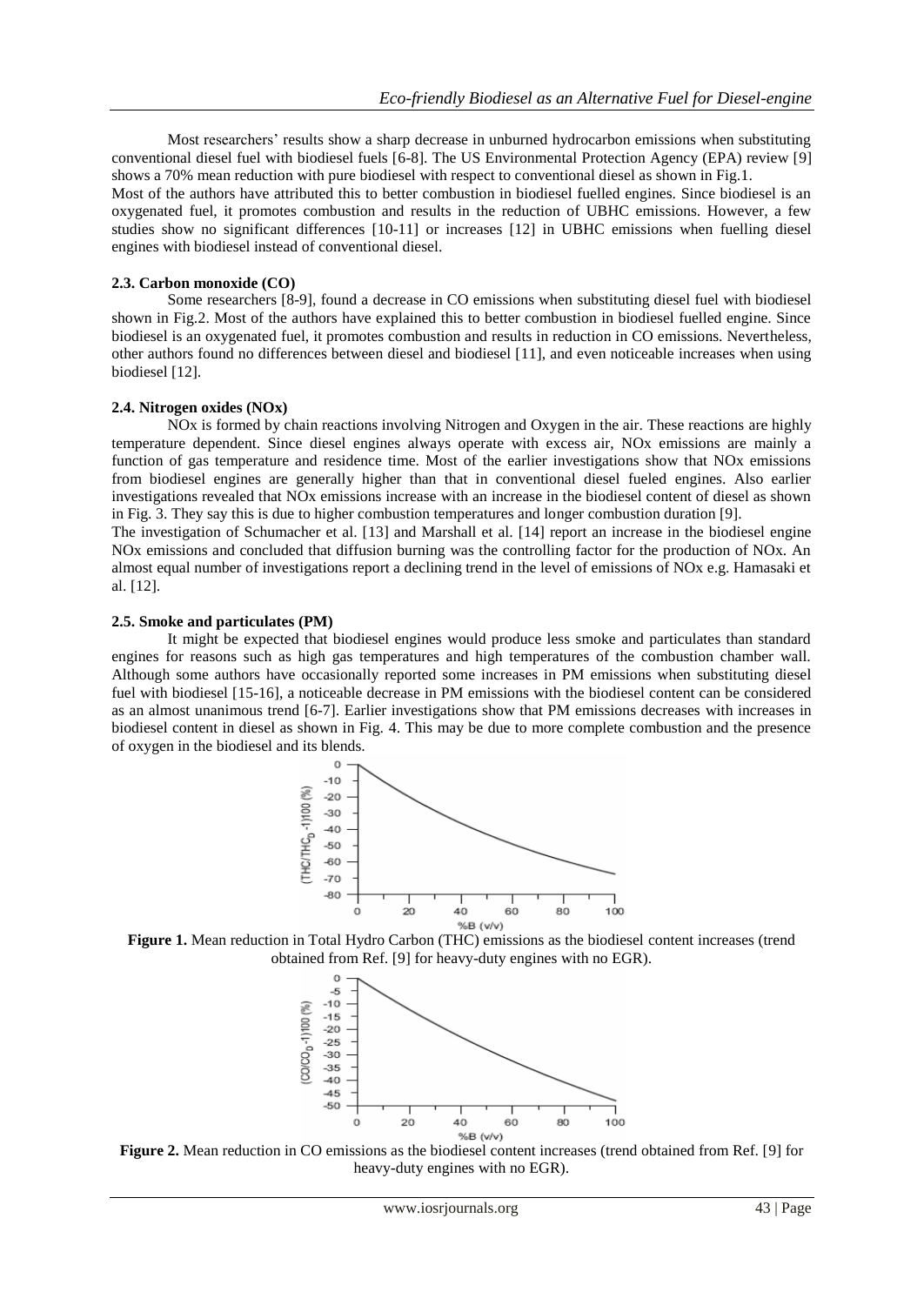

**Figure 3.** Mean reduction in NO<sub>x</sub> emissions as the biodiesel content increases (trend obtained from Ref. [9] for heavy-duty engines with no EGR).



**Figure 4.** Mean reduction in particulate matter (PM) emissions as the biodiesel content increases (trend obtained from Ref. [9] for heavy-duty engines with no EGR).

## **III. Result and discussion:**

Biodiesel, derived from vegetable oil or animal fats, is recommended for use as a substitute for petroleum-based diesel mainly because biodiesel is a renewable, domestic resource with an environmentally friendly emission profile and is readily biodegradable.The use of biodiesel has grown dramatically during the last few years. Feedstock costs account for a large percent of the direct biodiesel production costs, including capital cost and return. The amount of FFA was reduced from 93 wt % to less than2 wt % at the end of the esterification process. The FAME was pureed by neutralization with 0.1 M sodium hydroxide in water solution at a reaction temperature of 62 °C. Condition parameters for esterification process for methanolysis of rapeseed oil were 1.8 % H2SO4 as catalyst, MeOH/oil of molar ratio 2: 0.1 and reaction temperature 62°C, for a period of 3h. The yield of methyl ester was > 90 % in1 h. Biodiesel has a viscosity much closer to diesel fuel than vegetable oil.The cost of biodiesel is higher than diesel fuel.

Biodiesel increase the emission of NOx which can be controlled by using suitable additives like DTBP. Anti-oxidants such as butylated hydroxy toluene have also been shown to reduce NOx Emissions [17].Use of biodiesel will reduse emission of GHG and SOx which responsible for global warming and acid rain.

Biodiesel have low contents of aromatics and and high cetane number which decrease the burning period and burning retention so it prevent more particle producing.

In general as discussed, biodiesel has some benefits such as:

- Cheaper fuel for consumers,

- More energy security & diversified sources,

- Higher farm incomes & rural employment,
- Significant carbon emission reduction,

- Lower Imports & energy prices.

# **IV. Conclusion:**

The problems with substituting vegetable oil for diesel fuels are mostly associated with their high viscosities, and low volatilities. The viscosity of vegetable oils can be reduced by transesterification. Transesterification is the most common method and leads to mono alkyl esters of vegetable oils and fats, known as bio-diesel. The production of biodiesel from vegetable oil is very simple. In the production of biodiesel it is observed that the base catalyst performs better than acid catalysts and enzymes. The biodiesel and their blends have similar fuel properties as that of diesel. It is also observed that biodiesel has similar combustion characteristics as diesel. Biodiesel engines offer acceptable engine performance compared to conventional diesel fueled engines.